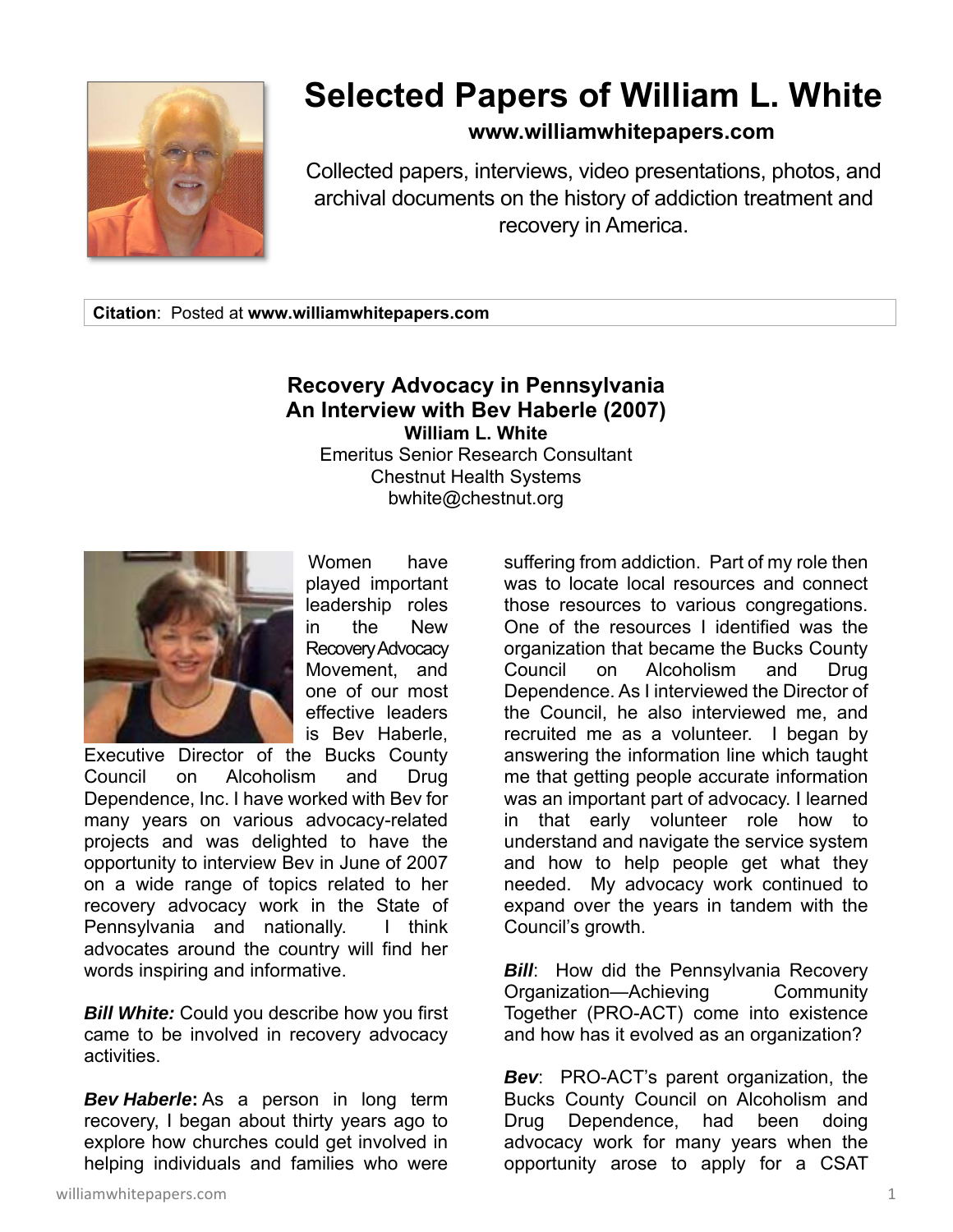Recovery Community Support grant. One of our historical frustrations as an affiliate of the National Council and Alcoholism was not having the financial resources to do the kind of advocacy work envisioned and exemplified by NCADD founder Marty Mann. The CSAT grant seemed like the perfect opportunity to pursue that so we applied and received the grant in 1998. The resources provided by that grant were used to formalize our work, establish PRO-ACT and increase our advocacy work in Pennsylvania. We had done a lot of community mobilization around prevention activities and special issues before, but we had never had the resources to sustain our work mobilizing a constituency within the recovery community. The RCSP grant gave us the resources to put Marty Mann's vision into action.

**Bill:** PRO-ACT has recently become involved with the Philadelphia Department of Behavioral Health's recovery-focused system transformation process. How has PRO-ACT been received in Philadelphia?

*Bev*: It's been wonderful. In our initial startup back in 1998, we tried to get involved in Philadelphia but were not successful. Over the intervening years we have learned a lot by our work in the five-county area surrounding Philadelphia that helped our latest efforts. Having a number of years working in recovery advocacy and support on a smaller scale equipped us to be a better partner in Philadelphia. I say the word partner because I really mean it. Under the leadership of Dr. Arthur Evans, the Philadelphia Department of Behavioral Health (DBH) has embraced us as a full partner in the recovery transformation process. When I go to meetings not in the city, they sometimes say to me "Oh, I'm really sorry we forgot to put you on the mailing list for the last meeting." In Philadelphia, they say "What does your calendar look like? We need to schedule a meeting and want to make sure you can be there," That feels wonderful. It is truly a partnership.

*Bill***:** What kinds of activities have characterized this partnership?

*Bev*: We helped kick off the meetings announcing the recovery-focused system transformation process and we have sat on the major committees that DBH has used to plan and implement the transformation process. PRO-ACT is included in the provider meetings and director meetings and are afforded regular opportunities to update treatment providers on our activities. We have been very involved in DBH's peer service initiative. PRO-ACT is currently looking to establish a recovery center in Philadelphia and are working with multiple stakeholders on the services that it could provide. We have also collaborated with you on developing a number of papers related to the recovery transformation process.

*Bill:* What are some of the activities in which PRO-ACT is currently involved?

*Bev*: We realized early in our efforts to mobilize the recovery community that different people had different strengths and values. We responded to those differences by developing five different strategies to reduce stigma and advocate for the recovery community. The strategies became organizing committees that carry out the work of PRO-ACT. They are; Amends in Action, Recreation/Celebration, Educating the Community, Public Policy and Recovery Support. Amends in Action that puts a positive face on recovery through a variety of community activities such as fixing up a playground, volunteering in soup kitchens,etc. Recreation and Celebration Committee works to create events that includes a recovery walk, recovery month activities, and other activities and celebrations throughout the year. This creates opportunities for people to fully participate in positive activities in the community. We have one-on-one recovery support services such as recovery coaching and mentoring steered by the Recovery Support Committee. The Public Policy Committee gets involved in providing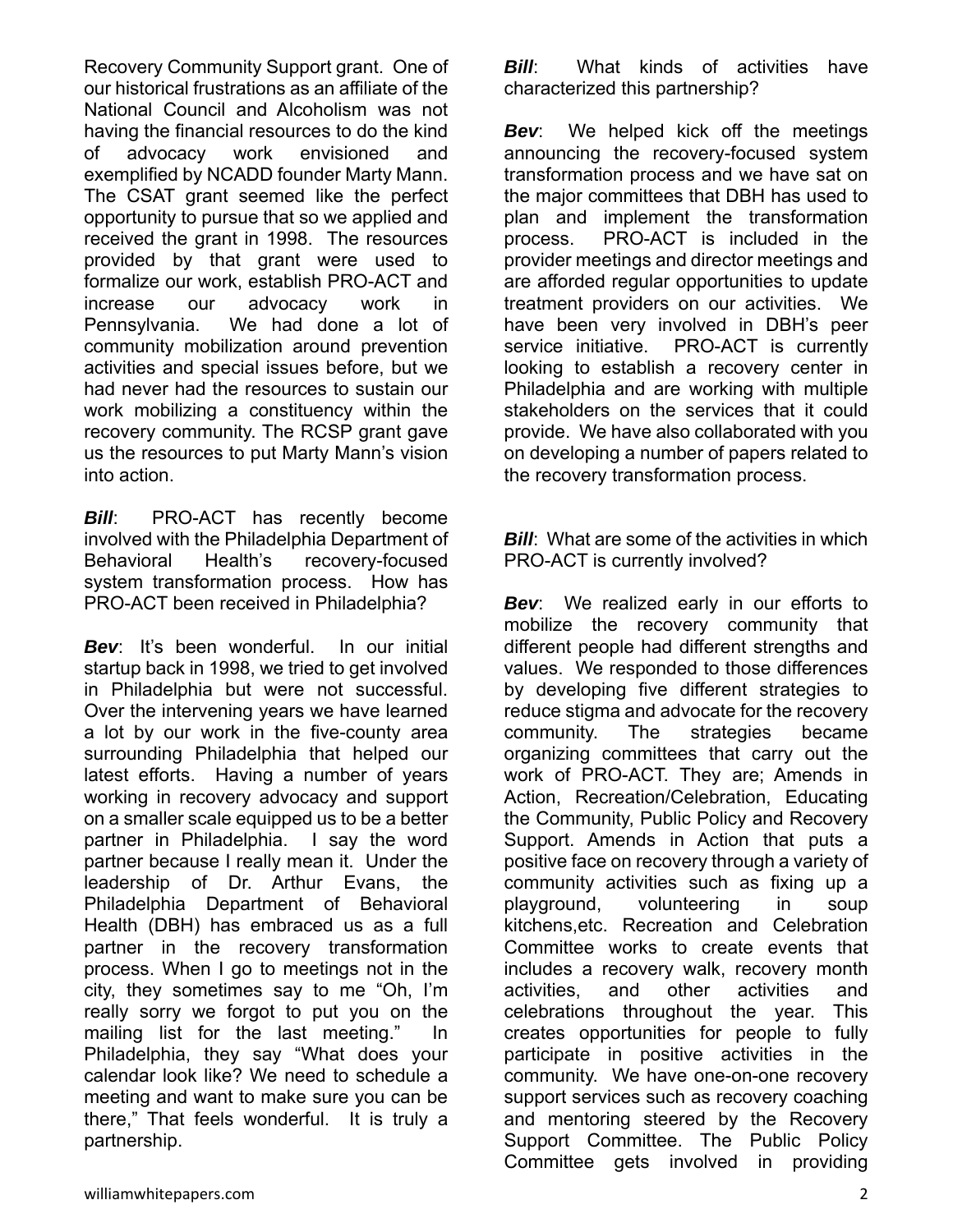feedback to legislators regarding issues that effect recovery. Educating the community provides recovery-focused education to the community through health fairs, our speakers bureau and an ongoing family education program.

*Bill*: For readers who have not participated in a recovery celebration event, could you describe the kinds of recovery celebration activities that PRO-ACT hosts?

**Bev:** Sure. One of the things we have found is that people in AA don't always interact with people in CA, and people in Al-Anon don't get to do a lot with people in Nar-Anon. So we began to have picnics were we invited the recovery community and people got to really socialize and got to see their similarities instead of their differences. We also do very formal celebrations. We have a Tree of Hope every year at our courthouse where we honor people in recovery and remember people who have lost their lives to this illness. It has become for many people a holiday tradition and has grown every year. We have a recovery walk which last year drew more than 3,000 people. These are very powerful events. I had a young man last year who said to me "I had no idea that there were so many people like me." I almost started to cry. The purpose of a lot of our celebration and recreation activities is to provide opportunities for people to do positive things sober. We have done dances, a comedy night, shopping trips, a trip to New York to see the play about Bill W. and Dr. Bob. These activities meet a need for people to celebrate their recovery and to experience themselves as part of a community of shared experience.

*Bill:* You've also done things that really bring recovery to the attention of the public. I was thinking of the Philly's baseball event. Could you describe that?

**Bev:** Every year during recovery month, we do three activities: our recovery walk, our legislative breakfast, and we do a Philly's game. At the game, we have 500 seats in a whole block together, and it's something to see that many people celebrating recovery. A Recovery representative throws out the first pitch at a major league baseball game and the score board recognizes Recovery Month. For some attending this is the first time they have attended a game drug and alcohol free.

**Bill:** Could you talk about the important role volunteer's play in PRO-ACT and how volunteers are recruited, trained and supervised?

*Bev*: PRO-ACT would not exist if it weren't for volunteers. We see ourselves as a voluntary health organization that could not operate with only staff services. Our volunteers are essential, and we use a fourstep process of working with them: engagement, education, activation and support. It's a very participatory process. Our volunteers help us determine the needs to which we should respond, help us craft a master plan, and direct that master plan as representatives of the recovery community. Some organizations set up "here's what we want to do and here are a few little roles for volunteers to help". Our approach is based on three questions: "What needs to be done? How can we (volunteer leadership and staff) do it? And what does staff need to do to support the volunteers to achieve that."

*Bill:* So in the model that you are using, staff members are not direct providers of recovery support services. They really support the volunteers to do that.

*Bev*: That's correct. We use a "crawl, walk, run" model. We have a family education program where volunteers first identified the need, worked with staff to develop the curriculum, learned facilitation skill and now run a monthly program based in 3 locations throughout the area.

*Bill*: A lot of places have given up on the volunteer model because of volunteer turnover. Can you describe how you've achieved such a high retention of volunteers?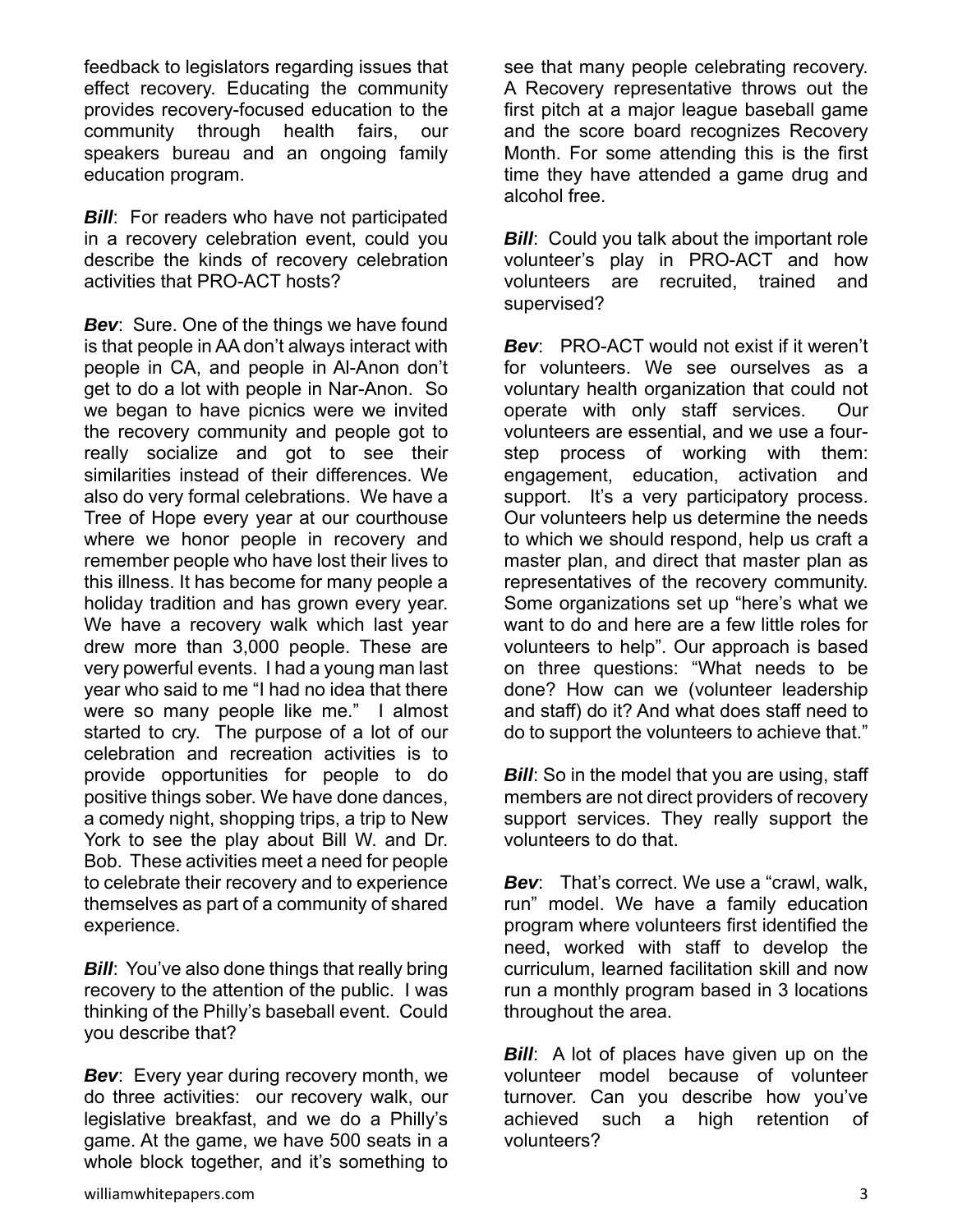**Bev:** We actually have. I was just recently thinking that we have some volunteers that have been with us since 1998, which is a long time to be committed to the project. Such continuity is important to our ongoing work with the recovery community. I believe the key to our retention is this participatory process that is going on all the time. Our volunteers feel ownership of what they do and ownership of PRO-ACT. I think another factor is that we take our responsibility to support volunteers very seriously.

*Bill***:** You have been very outspoken on the issue of risk management of volunteers. That's a term many people will not have heard applied to volunteers. Could you describe what you mean by it?

*Bev*: Sure. I think that if you are going to embrace a model of having your programming all carried out through the use of volunteers, you need to be very, very careful about managing the risks involved in a volunteer service model. We need to protect the volunteer, the person who is receiving volunteer services, the service organization, and the wider community. I think that our obligation to volunteers is to assure their safety and comfort and to assure that they have been trained to do what is expected of them.

It's never about winging it. It's about making sure there are clear expectations and clear rules and boundaries involved in whatever roles and task they are being asked to take on. The safety of people who are recipients of services also needs to be assured. They need to be assured that the volunteer peers who serve them have been trained, have been personally matched to them, and will serve as a good role model. As an organization, we have the responsibility of protecting our own liability by assuring that people who are doing this kind of work have been adequately screened, trained, and supervised within the framework of clearly defined service procedures. So all across the line, we are building safety for the volunteer, the people who are receiving the services, and our board of directors

**Bill:** I seem to recall you and your board having some very engaging discussions about the issue of criminal background checks for volunteers.

**Bev:** We do criminal background checks on everybody—all staff and all volunteers. Having a criminal background does not automatically disqualify a person from serving in either role, but it does assure that we are not putting anybody in a situation that could jeopardize their recovery or pose a threat to those they serve.

*Bill*: As an organization, you've spent considerable time developing ethical guidelines for the delivery of peer support services. Could you describe a little bit about the process?

*Bev*: This is a really good example of participatory planning and work. Volunteers were called together initially to begin the process. We developed focus groups to help formulate our ethical guidelines for peerbased services. We formulated scenarios that had come up or could come up in the context of peer support services and then discussed guidelines for such situations. So it was very much a back and forth, here's a draft, what do you think? It was a very a long process, but we had to take the time and steps needed to have people own the process. We had a core group of more than 20 people involved in developing our ethics training paper and PRO-ACTS ethical guidelines. We were able to pull people from throughout the five counties we serve to assure we were representing the community and not just one faction of it.

*Bill*: The ethics quidelines as an example of developing something locally that took a lot of time and energy, and that you then made available nationally.

*Bev*: We have actually done that with a lot of projects. Our Tree of Hope has been replicated, not only throughout this state, but throughout the country. We have put a sort of "how to" kit together and have sent it out to people around the country.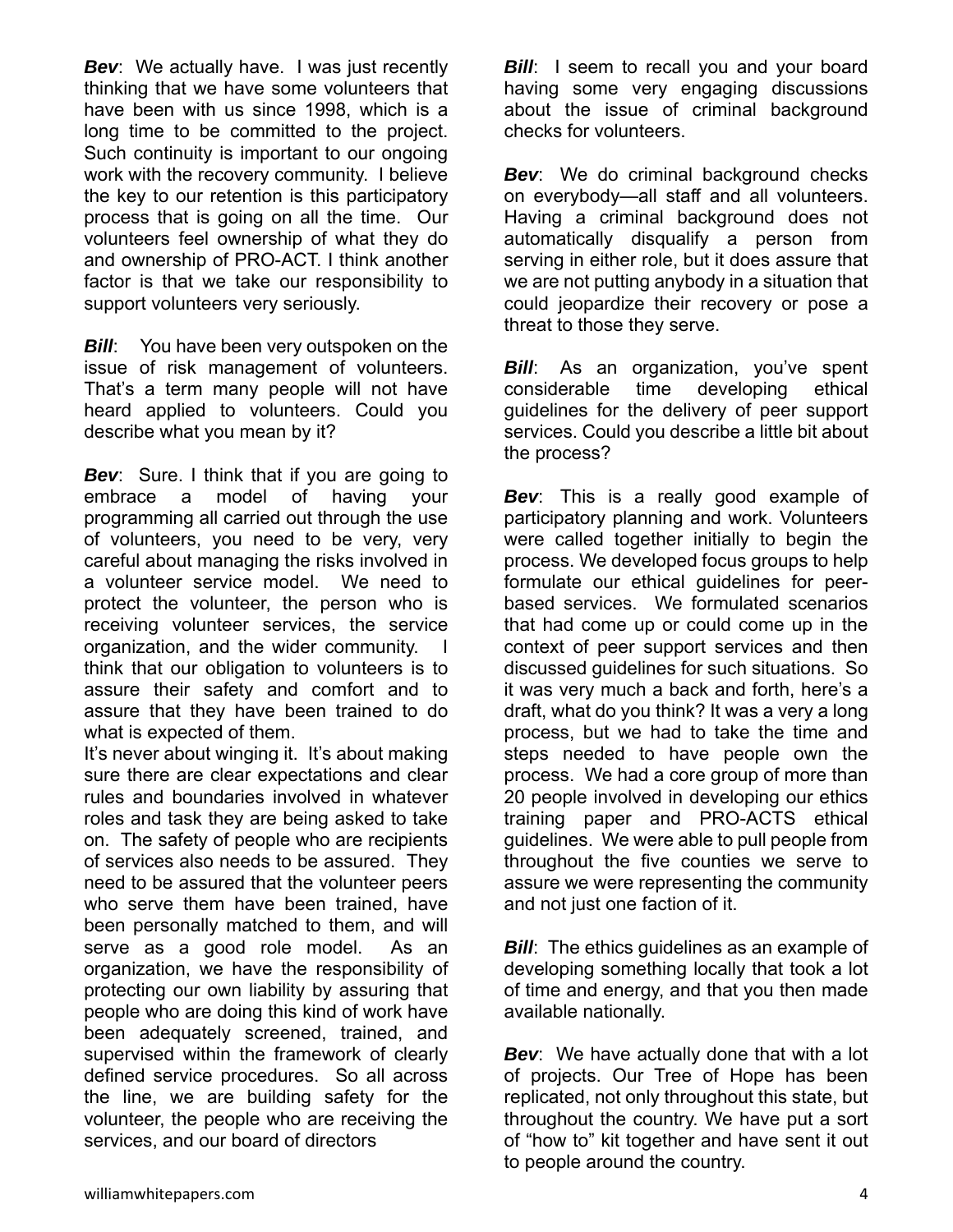**Bill:** This seems part of a wonderful partnership that is emerging within the recovery advocacy movement itself.

*Bev*: It's wonderful that people in this movement are so generous. Local recovery community organizations are doing very pioneering work. We need to continue to share our achievements across communities.

*Bill*: Let me ask you a question about the larger movement. How well are we progressing in the development of a new generation of recovery advocacy leaders?

*Bev*: In Southeastern Pennsylvania, we have conducted leadership training. A lot of our current core leadership emerged as an outcome of that training. We are set to launch additional leadership training this fall in Philadelphia. I'm really excited about the numbers of people who are coming forward and who want to get involved in recovery advocacy. Our leadership course has evolved over the years to the point that it offers college credits toward an associate degree.

*Bill***:** That's fairly striking since many programs focus only on what the volunteers can give to the organization and the community. You've really focused a lot on what can the volunteer get out of the process for themselves as well.

*Bev*: I think it goes back to a lot of work needing to be done and our history of recruiting a diverse pool of volunteers to do that work and to develop themselves in the process.

*Bill*: I've been so impressed with what you have done to honor and bring recognition to the volunteers. How important do you think that's been in your retention and development of local leaders?

**Bev:** I think it's really important. And some of it can be really small things. I think that many times people doubt there own abilities

and I think you have to meet people where they are at, and recognize the small things that they do, and what they are able to accomplish, and that gives them the foundation to move on. I'll give you an example. We had a man who sat in on meeting and was there for a long, long time and never said a word. It turned out that when we were doing our walk, he had access to all kinds of nitty gritty stuff we needed to do the walk (such as things to mark the road). He became a great volunteer and did a huge amount of work, but he sat for probably a year and really contributed very little, but each time he would contribute something, he was validated. Then he blossomed. It's not iust the big awards, and we do have those. We did an awards breakfast a number of years ago where we recognized all of our volunteers and we've followed this with other such events. We recently had one of our volunteers recognized at the Philadelphia Mayor's "make a difference" dinner. We were able to bring a whole table of PRO-ACT people who got to see one of their own being recognized in a very public way. All those things contribute to self-esteem and selfconfidence.

*Bill:* Describe how PRO-ACT came to be involved in the development of gender specific recovery support services.

*Bev*: I mentioned that we do everything through a participatory planning process, and one of the programs that we had was a mentor plus program which worked with people who were incarcerated and on their way out of the prison. Through that program, we identified the difficulties women seeking recovery were having coming back into the community from prison. These difficulties spanned housing and a wide spectrum of service needs which they often experience barriers in accessing. That led to a group coming together to develop a recovery center specifically for women. Our vision was one of a barrier free opportunity for women to achieve long term recovery. Our focus on the needs of women went from a very special population of women to the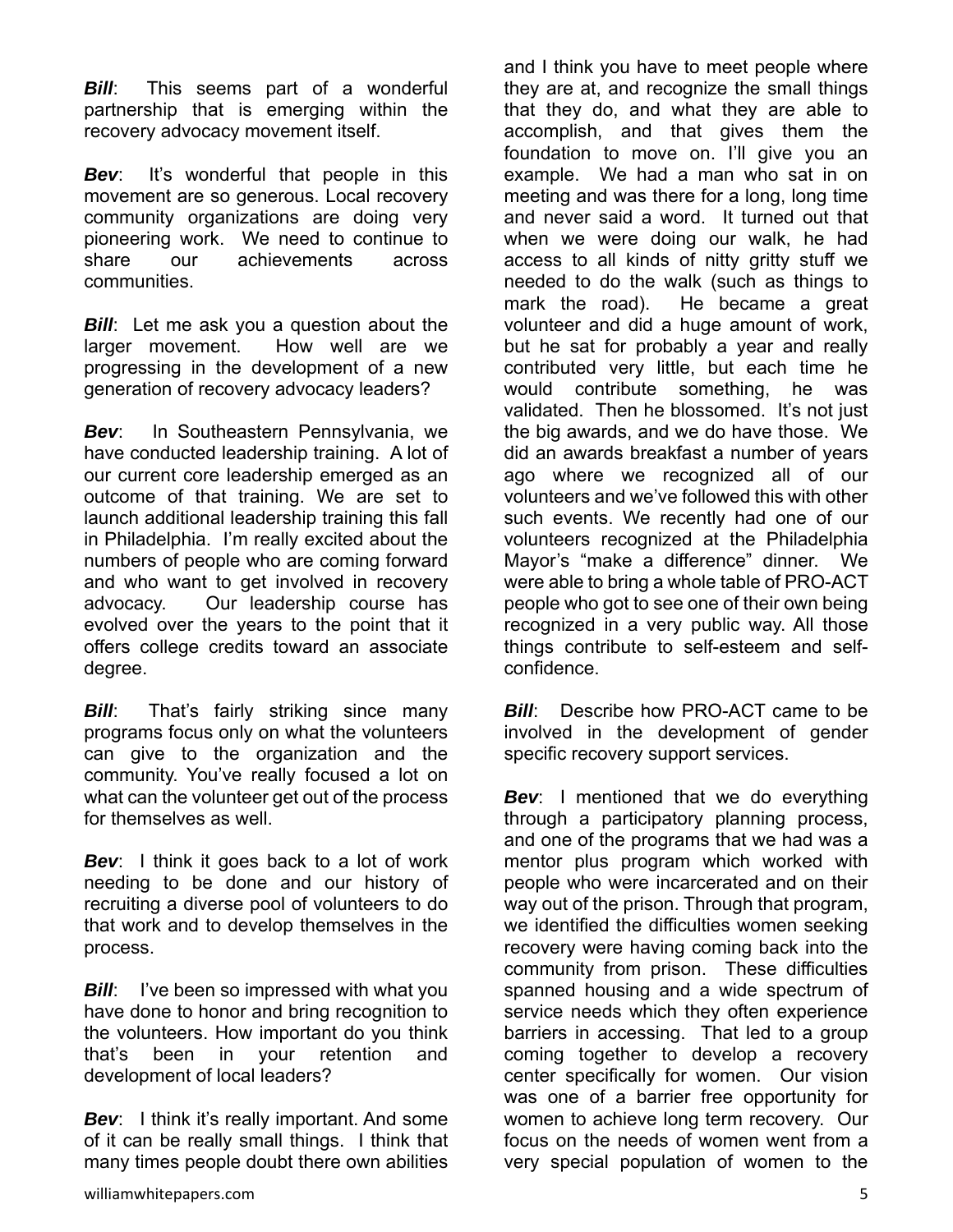recovery support needs of women from different walks of life and from different areas of the community.

**Bill:** Could you give examples of some of those special needs?

*Bev*: Sure, I mentioned housing because we live in an area where housing is expensive. But it's more than that. It's about physical health and lifestyle stability—how women in early recovery with horrific histories of trauma can get and keep a job, reclaim their roles as parents, assure the safety of themselves and their children, and face issues of stigma related to addiction and incarceration. We found that women experienced many complications and obstacles to their recovery not seen in the men we have served.

*Bill:* I think the women's issues an example of how ProAct has worked very hard to represent a very diverse recovery community in terms of gender, ethnicity, age, sexual orientation and pathways of recovery. Has this been a conscious strategy on your part?

*Bev*: Absolutely. And we have worked particularly hard in articulating the many pathways to recovery, which is relatively new concept for many in the recovery community and the larger communities we serve. We're one of the few recovery centers that will house women who are on methadone, buprenorphine, or other pharmacological adjuncts along side women in faith-based or 12-Step recoveries. Bringing people together to share and support their recovery status while respecting differences in choice of recovery pathways was difficult at first but seems to be getting easier.

*Bill***:** You and PRO-ACT have been very involved in the larger national recovery advocacy movement through groups such as Faces and Voices of Recovery. How has this national involvement enriched you own local recovery advocacy activities.

*Bev*: The resources that we have been able to garner as the results of that involvement have been invaluable, as has been the networking with recovery advocates from across the country. Our involvement in the larger movement helps us link our work to the big picture of what is unfolding nationally and to feel we are part of that larger movement.

*Bill:* PRO-ACT was recently involved with Faces and Voices in work around the HBO special on Addiction. Can you describe what PRO-ACT did in tandem with this special?

*Bev*: We were able to do a number of things. We took it on as a year's commitment to increase education and visibility around addiction and to increase visibility around resources for help. We also wanted to use this time to send a public message that recovery is alive and well in southeastern Pennsylvania. So one of the initial things we did was hosting a major premier of the HBO special in the city of Philadelphia. The premier drew over 400 people and was followed by a local panel. A number of scenes in the film for HBO were shot in Philadelphia so we had a particular investment in making sure that people knew the kind of work that people were doing in Pennsylvania. That same night, we had over 60 people volunteer to do their own house parties or showings at their churches. We targeted four levels of the community, to be available to have viewings of the HBO special and the 13 different components to it. We were able to have a staff person dedicate their time just to help people in the tri-county area to help develop programming and showings of the program and we are doing four this month. We've done them now in youth serving organizations, in hospitals, in treatment centers, in people's homes, in churches, in universities, and social town hall meetings. It's been a great opportunity, not only to get the information out but to increase the visibility of recovery in many of our communities.

 Through the HBO special, we were able to partner with two newspapers to do articles on addiction and recovery, with the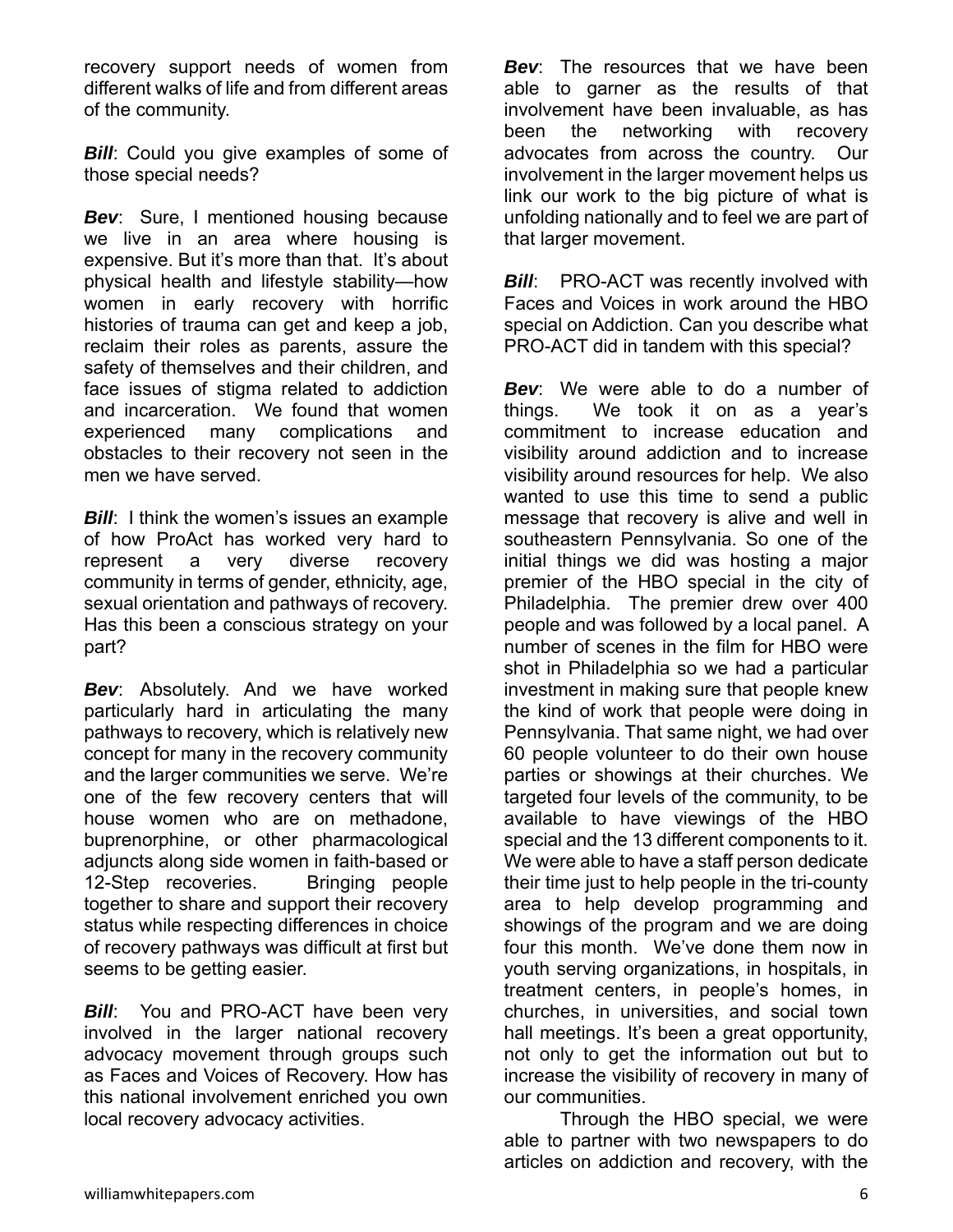Philadelphia Inquirer was willing to do a whole series on various components that were involved in the video documentary. We also bought a hundred DVD sets to give out to key people, organizations and to our local libraries so the public would be able to have access to it.

**Bill:** One of the interesting side effects of the HBO special and all of the activities around it is the recent interest by pharmaceutical companies in developing relationships with recovery community organizations. What do you think of this development?

*Bev*: Well, I think that in any partnership you need to be aware of what is expected of both partners. And our relationship with pharmaceutical companies has been pretty positive. But you also need to be aware that medicated assisted recovery is not something that everybody faces or wants. We have written a book entitled "A Consumer's Guide to Medication-assisted Recovery" which we distribute to people who are considering getting involved in medicated assisted recovery.

*Bill*: And what I like about this product is that it presents a very objective portrayal of medications and their potential role in recovery, as opposed to simply passing on the marketing materials of the pharmaceutical companies.

*Bev*: Yes, we thought that was important, and we found a number of resources that helped us develop our own consumer guide. Our goal is to create informed consumers of treatment and recovery support services and to help move people beyond the disempowered position of "give me whatever you've got".

*Bill*: Another way you have really encouraged the public to reach out, ask questions and seek resources is through your billboard campaign. Could you comment on your family education program and what response you had to it?

*Bev*: This is another example of something that if it weren't for our volunteers, it would have never occurred to us. We had a volunteer who was a painter and painted a house of somebody who happened to own the billboard contracts on RT. 95, which is a highly trafficked route through the city of Philadelphia. And to make a very long story short, our volunteer got a billboard donated for our use that we are able to put specific messages on every time the billboard is not filled. So about every three months our billboard goes back up again. We first used it to promote our family education program, and gave a phone number that people could call. We expected to get deluged by that but we didn't. What happened was that our numbers just slowly increased and kept on increasing to our current level of 800 participants this year. Many site the billboard on their first contact requesting involvement in the program.

*Bill:* I think that's an example of using lots of media strategies to build toward a critical mass of public awareness over time.

*Bev*: I think that that's a really important piece for us.

*Bill:* Another area I'm interested in is how you got involved in working in the area of insurance discrimination.

*Bev*: Back in the 1980's, we helped create Pennsylvania's Act 106 which was a mandatory insurance bill in the state of Pennsylvania that stated that if you write insurance in Pennsylvania, you must include certain benefits for treatment of substance use disorders. Many of us who have been around for a long time had the misunderstanding, that when managed care came, Act 106 was no longer in place. Then all of the sudden there was this "aha!" moment when we figured out it was still there. A number of attorneys who volunteer for PRO-ACT could not find any reason why it wasn't still enforced. And so we started visiting various district attorneys and the attorney general's office and asked why Act 106 was not being enforced. It turned out to